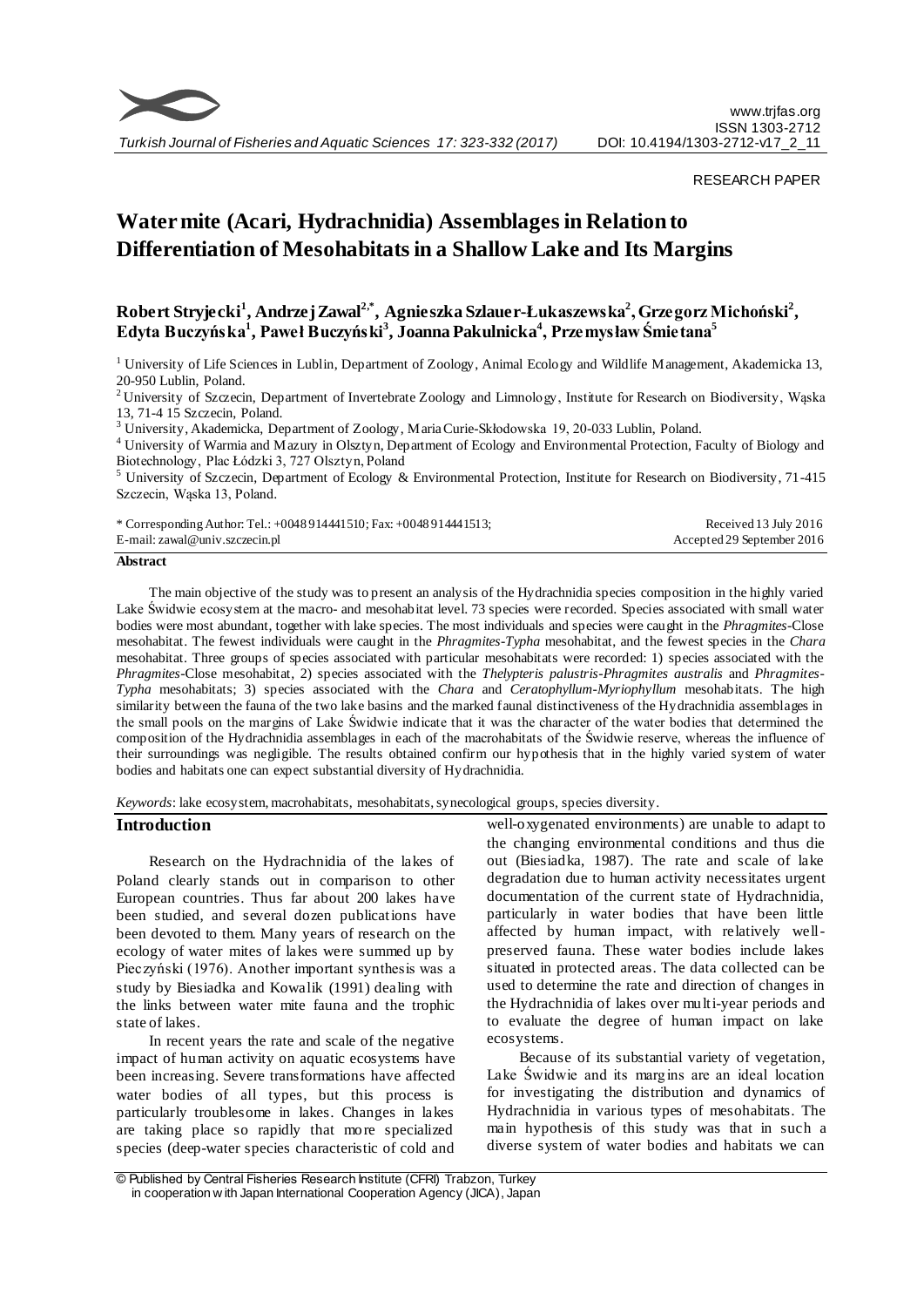expect to see a great diversity of Hydrachnidia fauna.

The main aim of the present work was to present an analysis of the water mite species composition in the Lake Świdwie ecosystem at the macrohabitat and mesohabitat level. Additional objectives were as follows: (1) to valorize the water mite fauna of this protected area and propose it as a reference ecosystem for this type of water body (shallow lakes); (2) to determine the influence of the lake's character and its close surroundings on the composition of Hydrachnidia assemblages, including an analysis of their migratory tendencies between water bodies; (3) to identify assemblages of species characteristic of the mesohabitats distinguished.

## **Materials and Methods**

#### **The Study Area**

Lake Świdwie (N: 53°33'30", E: 14°22'20") lies in western Pomerania in Wkrzańska Forest (Ueckermünde Heath), a forest area near the city of Szczecin (NW Poland). This shallow lake and the surrounding marshy grounds constitute an surrounding marshy grounds constitute an environmentally valuable protected area called the Świdwie Nature Reserve; it is also a Ramsar site. The former area of the lake covered 1,216 ha (Jasnowski and Jasnowska, 1960). Up to the mid-nineteenth century the open surface of the lake covered 467.1 ha, but intense wetland reclamation work conducted before World War II reduced this area substantially. In 1994 the water level rose owing to the construction of a sluice on the Gunica River. The water rise hindered or even reversed the process of lake overgrowth, which was manifested by the recession of reed rushes. Currently the lake, with its complexes of rush vegetation, covers 358 ha (Pieńkowski and Kupiec, 2001). It is composed of two water bodies: lake A (hereafter Świdwie Wielkie), which covers 54.40 ha and has a maximum depth of 2.5 m, and lake

B (Świdwie Małe), with an area of 13.16 ha and a maximum depth of 1.9 m (Figure 1). The surface area of the open lake is currently only 5.6% of its former area.

The appearance of the lake basin and the degree of overgrowth of Lake Świdwie indicate that it is in its final stage of succession, leading to the status of a fen. At the same time, hydrochemical data (Gałczyńska *et al*., 2004; Rawicki and Siwek, 2014) indicate that this is a lake bordering between mesotrophy and eutrophy. Water transparency extends to the bottom, which is entirely covered with submerged vegetation, mainly *Ceratophyllum demersum* L., *C. submersus* L., *Myriophyllum spicatum* L. and *Chara*. The presence of *Chara* confirms the good condition of the water body. It can thus be presumed that this is an example of natural succession, during which the lake becomes shallow and overgrown and biogenic substances mainly reach the sediment, contributing to the development of macrophytic vegetation while leaving the water unburdened by additional nitrogen and phosphorus, thereby preserving high habitat diversity.

Lake Świdwie, together with the surrounding ditches, small ponds, rushes and bogs, provides an exceptionally diverse complex of habitats for invertebrate fauna. The whole area of the lake is densely covered with richly varied littoral vegetation composed of different various types of rushes and underwater meadows (elodeids) forming separate patches with diverse species composition (Bacieczko and Kowalski, 1993).

## **Terms used**

We use the term macrohabitat to mean 'a habitat of sufficient extent to present considerable variation of environment, contain varied ecological niches, and support a large and usually complex flora and fauna' (Merriam-Webster Dictionary). We use this term to



**Figure 1.** Map of Lake Świdwie. For abbreviations see Table 1.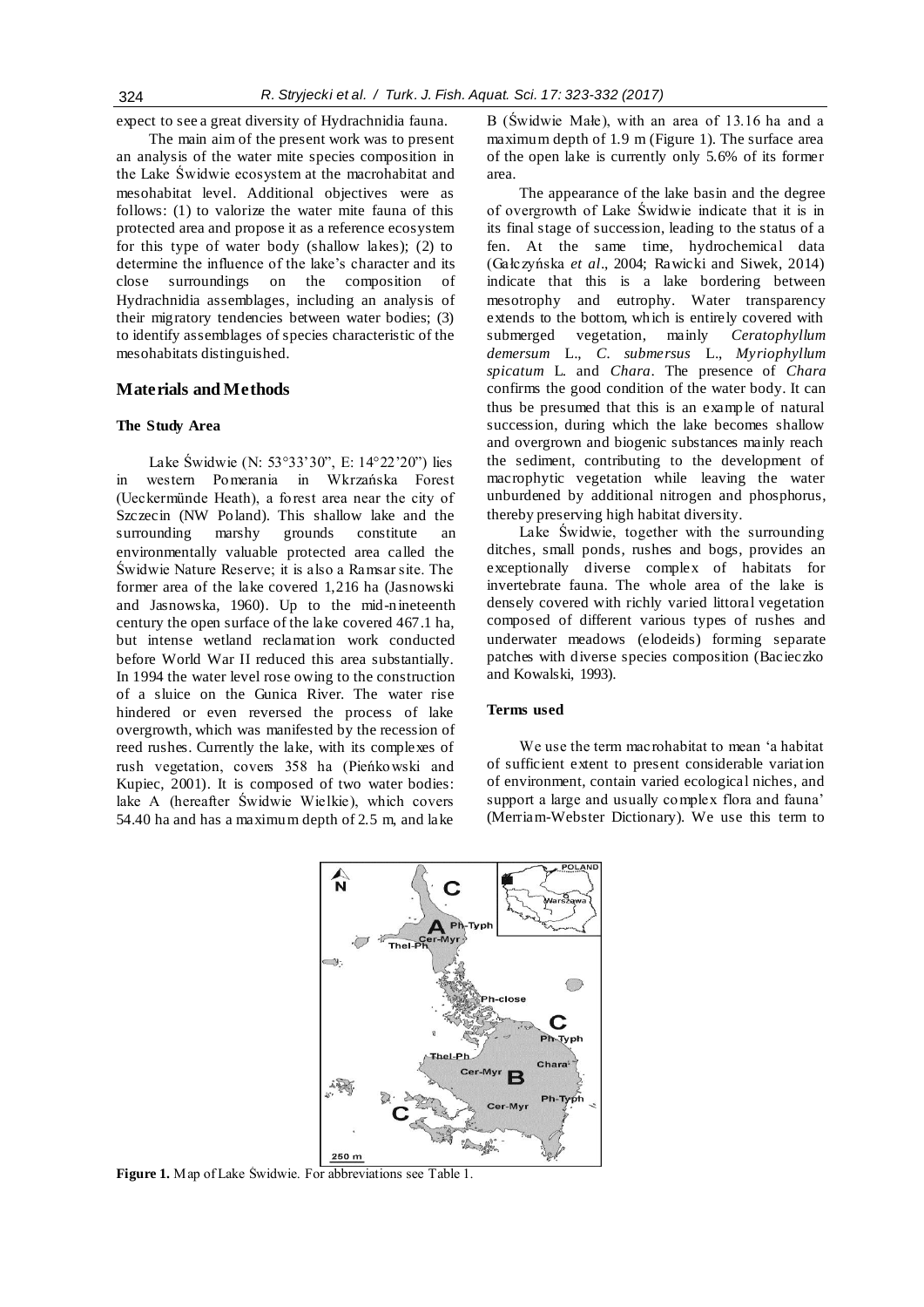refer to the basin of Lake Świdwie Wielkie (macrohabitat A), the basin of Lake Świdwie Małe (macrohabitat B) and the Świdwie margins (macrohabitat C) (Figure 1).

The term mesohabitat refers to visually varied habitats that can be recognized subjectively by their physical similarity (e.g. a sandbank or gravel bank or a particular plant community). This term introduces a dimension of scale and should be distinguished from microhabitats (e.g. a leaf stem or the surface of a stone) and macrohabitats, e.g. entire fragments of water bodies (Armitage and Prado, 1995). The following lake mesohabitats have been differentiated (abbreviations are given in brackets):

1. Rushes.

1.1. *Phragmites-Typha* Rushes (Ph-Typh). The eastern banks of Lake Świdwie (both Świdwie Wielkie and Świdwie Małe) are overgrown with *Phragmites australis* or *Typha angustifolia* rushes (Fig. 1). This habitat is characterized by a hard bottom composed of a dense mat of rhizomes and roots and practically devoid of soft sediment. It has direct contact with the open waters of the lake.

1.2. *Thelypteris-Phragmites* Rushes (Thel-Ph). The western edges of the lake are overgrown with *Thelypteris palustris* and *Phragmites australis* rushes forming a floating mat with very loose organic sediment underneath. The habitat has direct contact with the open waters of the lake (Fig. 1).

1.3. *Phragmites*-Close (Ph-Close). Between water bodies A and B *Phragmites australis* rushes grow and a complex of s mall ponds and canals covers an area of 15.87 ha. This habitat differs from the reed rushes overgrowing the banks of the lake owing to the limited exchange with lake waters, a thick layer of very soft, hydrated organic sediment and the mosaic structure formed by the small ponds and reed rushes. The ponds and canals are either overgrown with *Myriophyllum* and *Hydrocharis* or the bottom is devoid of vegetation.

2. Underwater Meadows (Elodeids).

2.1. *Ceratophyllum* and *Myriophyllum*  Underwater Meadow (Cer-Myr). A surface of very soft, organic sediment with high water content is overgrown by vegetation which creates underwater meadows. The meadows of *Ceratophyllum* sp. and *Myriophyllum* sp. form a more or less compact growth which allows contact between the organisms living there and the bottom sediment.

2.2. Charophyta Underwater Meadows (Chara). The Charophyta meadows form a dense growth which makes access to the bottom sediment rather difficult. The area formed by these plants is so compact that it markedly limits the number of accessible hiding places for macroinvertebrates. In the period from July to October the vegetation is so lush that in many places the underwater meadows almost reach the water surface, with only 30–40 cm of water above them.

#### **Sampling Methods**

The research was conducted at three times during the year: in May, July and October of 2010. To a depth of 1 m the samples were collected using a hydro-biological sampler with a triangular hoop: side length 30 cm, mesh size 200 µm. The sampling method involved 20 sweeps performed directly above the surface of the bottom over an area of about  $1 \text{ m}^2$ . Samples from greater depths were collected using a dredge with a triangular hoop: side length 30 cm, mesh size 200 µm. The dredge was dragged across a length of about 30 m, which is comparable to sampling with hydrobiological sampler.

The sampling sites were distributed so as to capture the full habitat diversity of the lake. The number of sites in a given mesohabitat was directly proportional to the surface area of the habitat: 2.1.1.  $(Ph-Typh) - 4$  sites, 2.1.2. (The l-Ph) – 2 sites, 2.1.3.  $(Ph-Close) - 8 sites, 2.2.1. (Cer-Myr) - 9 sites, 2.2.2.$  $(Chara) - 2$  sites.

#### **Analysis of Data**

Characterization of water mite fauna was based on the dominance structure and the Shannon-Wiener biodiversity index. Taking into account all sites, the following dominance classes were established: eudominants (>10.0%), dominants (5.01-10.0%), subdominants (1.01-5.00%), recedents (0.50-1.00%), subrecedents (<0.50%) (Zawal *et al*., 2013). The water mites caught in the Świdwie Reserve were assigned to four synecological groups (after Cichocka, 1998): lake species, small water body species, vernal astatic water body species, and tyrphobiontic and tyrphophilous species.

The difference between the number of individuals caught in particular macro- and mesohabitats was calculated and statistical significance was tested by the Kruskal-Wallis test. Similarities between the water mite fauna inhabiting particular macro- and meso-habitats was calculated by Bray-Curtis Cluster Analysis.

CANOCO v.4.5 multivariate statistical analysis (Ter Braak and Šmilauer, 2002) was used to examine the dependence between species composition and environmental variables. Detrended Correspondence Analysis (DCA) was used to determine the structure of data and to select the next type of analysis to investigate the distribution of species with respect to environmental variable correspondence analysis (Jongman *et al.*, 1987). The  $\ln(n + 1)$  transformation of species data was used in the DCA analyses. Each transformation used must lead to the presentation of the data in the form of a normal distribution. In this case the transformation  $ln(n+1)$  fulfils this condition.

DCA analysis for the water mite species recorded in each habitat showed that the length of the gradient represented by the first ordination axis was 5.961, which indicates that the species realizes the full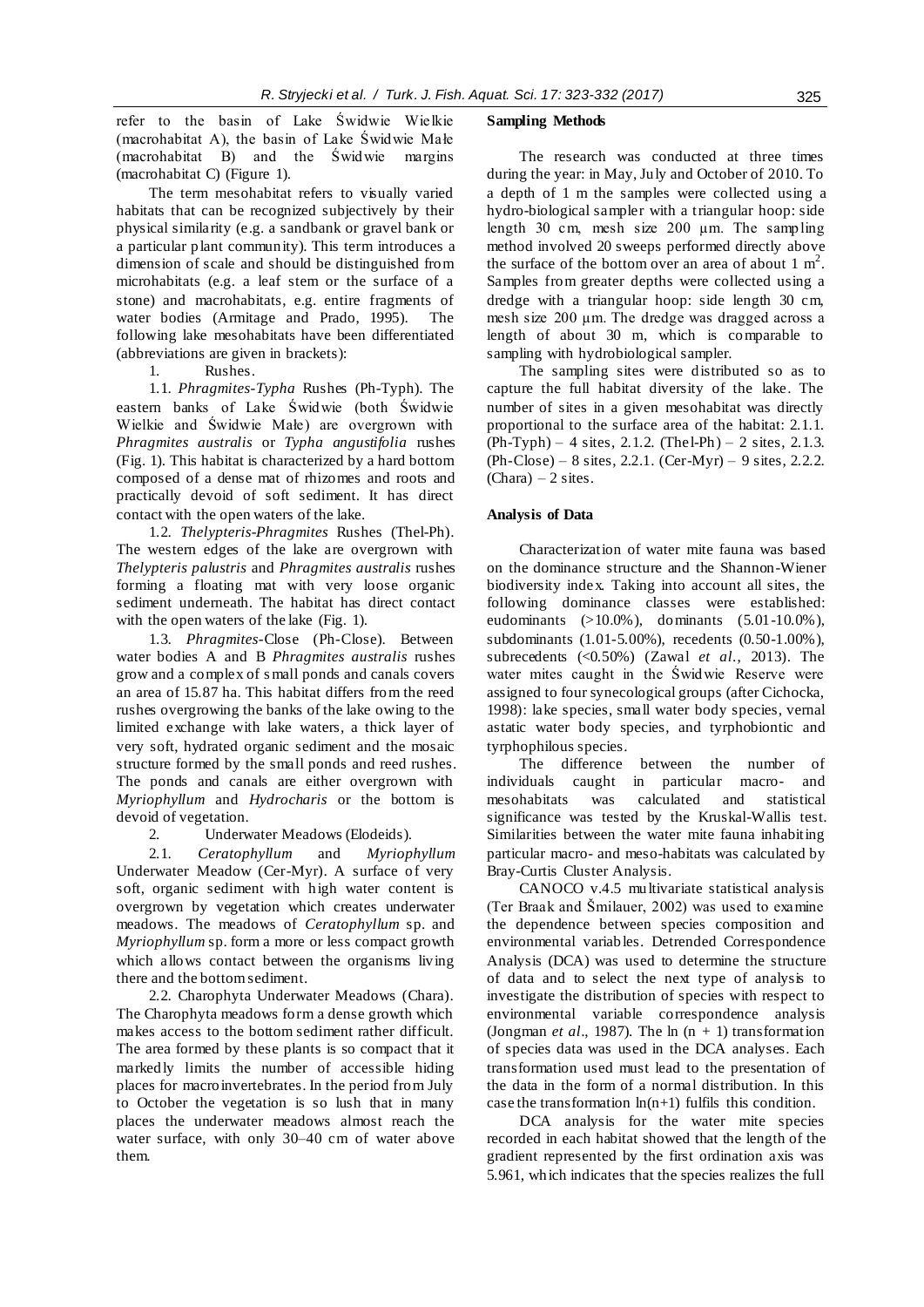Gauss spectrum, which in turn made it possible to conduct direct ordination analyses of the CCA type in order to determine the relationships between the occurrence of species and the environmental parameters (ter Braak, 1986; ter Braak and Verdonschot, 1995). The eigenvalues of the axes show that the gradient represented by the first ordination axis substantially differentiates the occurrence of species (0.826), as its eigenvalue is greater than 0.5. The first axis explains 11.8% of the variation in the water mite species composition, and the second only 5.9%.

## **Results**

## **Analysis of the Occurrence of Hydrachnidia in the Macrohabitats**

A total of 3,651 water mite individuals (3,109 adults and 542 deutonymphs) were collected, belonging to 73 species (Table 1). Among the water mites collected 1,726 individuals belonging to 49 species were caught in Lake Świdwie Wielkie (macrohabitat A), 909 individuals belonging to 39 species were caught in Lake Świdwie Małe (macrohabitat B), and 1,016 individuals belonging to 53 species were collected in the water bodies at the margins of the reserve (macrohabitat C) (Table 1). The differences in the number of individuals caught in each macrohabitat were not statistically significant: H(3, N=701)=0.8835202 (p=0.8294). The differences in the abundance of water mites caught at particular sites were also statistically insignificant: H(24, N=701)=29.09680 (p=0.2165).

On the dendrogram of similarities between macrohabitats, a cluster grouping the lakes Świdwie Wielkie and Świdwie Małe can be seen (Figure 2). The similarity between the fauna of these two water bodies was 49.7%. The Hydrachnidia fauna of the water bodies in the margins of Lake Świdwie was distinct from that of the lakes.

One indicator species of mesotrophy was recorded in the material collected, *Piona paucipora*, but its quantitative share was negligible (0.1%). The group of indicator species of moderate eutrophy comprised *Oxus musculus*, *Unionicola gracilipalspis*, *U. minor*, *Piona stjoerdalensis*, *Axonopsis complanata* and *Arrenurus perforatus*. Together these species accounted for 8.2% of the water mites collected. Two indicator species of dystrophy were noted as well – *Piona carnea* and *Arrenurus tetracyphus*, but these were present in small numbers (2 and 7 individuals, respectively) and accounted for only 0.2% of all the fauna (Table 1).

The combined species diversity of the Hydrachnidia of the Świdwie Reserve was 1.58. Species diversity was highest in Lake Świdwie Małe (H=1.55), lower in the water bodies located in the lake margins (H=1.49, and lowest in Świdwie Wielkie, where the Shannon index was 1.37 (Table 1).

The most numerous group in the fauna of the Reserve was small water body species – the contribution of the 28 species from this synecological group was 44.3% of the material collected (Figure 3). The share of lake species was also substantial (37.5%, 18 spp.). The share of vernal species was markedly lower (13.8%, 18 spp.), and the least numerous group was the tyrphobiontic and tyrphophilous species (4.4%, 9 spp.). In Świdwie Wielkie lake species were dominant (53.9%, 14 spp.), with a substantial share of small water body species (41.0%, 23 spp.). In Lake Świdwie Małe clear dominance of small water body species was observed (70.2%, 23 spp.). Considerably fewer lake water mites were caught in this lake (25.7%, 11 spp.). In the lake margins the most abundant synecological element was species associated with vernal astatic water bodies (44.5%, 17 sp.). Small water body species were quite abundant as well (29.9%, 17 spp.) (Figure 3).

The ratio of the number of individuals belonging to small water body species to the number of individuals belonging to lake species was 1.31 in Lake Świdwie W ielkie and 0.36 in Lake Świdwie Małe. For the two lake basins combined the ratio was 0.84.

## **Analysis of The Occurrence of Hydrachnidia in The Mesohabitats**

The abundances of water mite fauna recorded in particular habitats were statistically significant: H(4, N=701)=13.47244 (p=0.0092). The most individuals and species of water mites were caught in the *Phragmites*-Close habitat – 1,124 individuals and 59 species. The species diversity index in this habitat was 1.63 and was the highest noted in all of the mesohabitats. The fewest individuals (484) were caught in the *Phragmites-Typha* habitat, and the fewest species in the underwater meadows covered with Charophyta (22 species). The lowest species diversity was also noted in this habitat, with a Shannon index of only 0.99 (Table 1).

Two clusters can be observed in the faunal similarity between the mesohabitats (Figure 4). The first cluster comprises elodeid habitats. The similarity between the fauna inhabiting the *Ceratophyllum* and *Myriophyllum* community (Cer-Myr) and the Charophyta underwater meadows (Chara) was 36.6%. The second cluster comprises two habitats in rushes – *Thelypteris-Phragmites* (Thel-Ph) and *Phragmites-Typha* (Ph-Typh). The similarity of the fauna of these two mesohabitats was 34.0%. The Hydrachnidia of the *Phragmites*-Close mesohabitat (Ph-Close) was clearly distinct (Figure 4).

In the ordination diagram illustrating the results of CCA, three groups of species can be seen (Figure 5). Group 1 shows the relationship between the species grouped here and the Ph-close mesohabitat. The species belonged to group 1 were caught in the greatest numbers in the Ph-close mesohabitat or were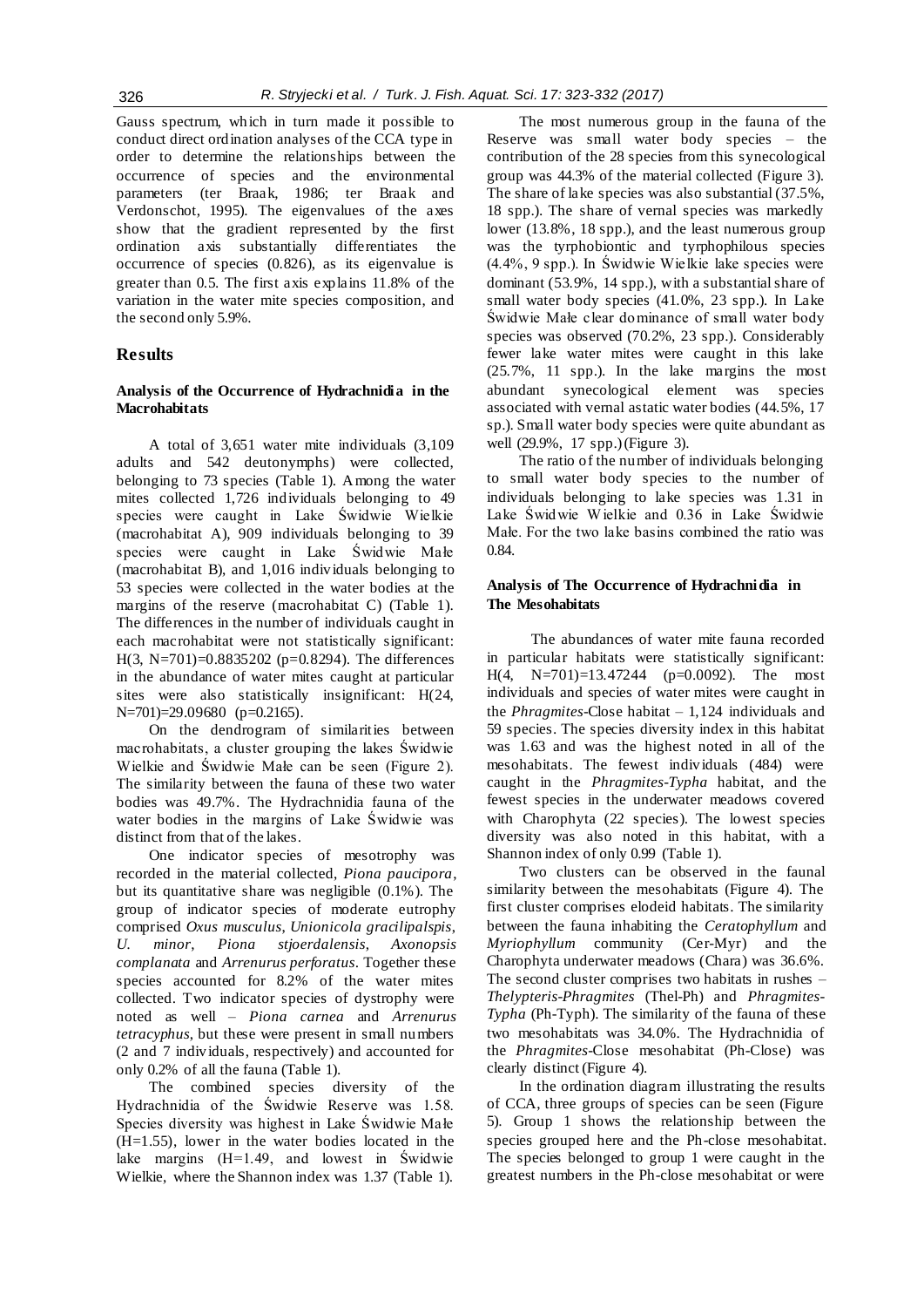**Table 1.** Species composition and numbers of water mites collected in macro- and mesohabitats of the Lake Świdwie ecosystem. Mesohabitats: Ph-Typh – *Phragmites-Typha*, Thel-Ph – *Thelypteris-Phragmites*, Ph-close – *Phragmites-*close, Cer-Myr – *Ceratophyllum* and *Myriophyllum*, Chara – Charophyta. Macrohabitats: A – the basin of Lake Świdwie Wielkie, B – the basin of Lake Świdwie Małe, C – the Świdwie margins. Σ – sum

| Species                                      | abbr.              | Ph-                                | Thel-               | Ph-                 | Cer-           | Chara          | A                  | B                   | $\mathcal{C}$  | Σ                     |
|----------------------------------------------|--------------------|------------------------------------|---------------------|---------------------|----------------|----------------|--------------------|---------------------|----------------|-----------------------|
|                                              |                    | Typh                               | Ph                  | close               | Myr            |                |                    |                     |                |                       |
| Hydrachna comosa Koen.                       | Hyd com            |                                    |                     | 2                   |                |                |                    |                     | $\overline{2}$ | $\overline{2}$        |
| H. conjecta Koen.                            | Hydcon             |                                    | 1                   | 4                   |                |                | $\sqrt{2}$         | 3                   |                | 5                     |
| H. cruenta Müll.                             | Hyd cru            |                                    | 4                   |                     |                |                | $\overline{4}$     |                     |                | 4                     |
| H. globosa (Geer)                            | Hyd glob           | 1                                  |                     | $\mathbf{1}$        |                |                | $\mathbf{1}$       | $\mathbf{1}$        |                | $\overline{c}$        |
| Hydrachna sp.                                | Hyd deu            |                                    |                     |                     | 1              |                |                    |                     | $\mathbf{1}$   | $\mathbf{1}$          |
| Limnochares aquatica (L.)                    | Lim aqu            | 22                                 | 21                  | 1                   | 7              | $\mathbf{1}$   | 30                 | 16                  | 6              | 52                    |
| Eylais non det.                              | Eyl non            |                                    |                     | 3                   |                |                | $\mathbf{2}$       |                     | 1              | 3                     |
| Piersigia intermedia Williams.               | Pie int            |                                    |                     | $\mathbf{1}$        |                |                |                    |                     | $\mathbf{1}$   | $\mathbf{1}$          |
| Hydryphantes dispar (Schaub)                 | Hyd dis            |                                    | 1                   |                     | 1              |                | 1                  | $\mathbf{1}$        |                | $\overline{c}$        |
| H. hellichi Thon                             | Hyd hel            | 1                                  |                     | 13                  |                |                | $\mathbf{1}$       |                     | 13             | 14                    |
| H. octoporus Koen                            | Hyd oct            |                                    |                     | $\mathbf{1}$        | $\mathbf{1}$   |                |                    |                     | $\overline{2}$ | $\overline{2}$        |
| H. tenuipalpis Thon                          | Hyd ten            |                                    |                     | 15                  |                |                |                    |                     | 15             | 15                    |
| Hydryphantes non det.                        | Hyd non            | $\overline{4}$                     |                     | 67                  |                |                |                    |                     | 71             | 71                    |
| <i>Hydrphantes</i> sp.                       | Hyd spc            | 2                                  |                     | 25                  |                |                | $\mathbf{2}$       |                     | 25             | 27                    |
| Parathyas barbigera (Viets)                  | Par bar            |                                    |                     | $\overline{7}$      |                |                |                    |                     | $\tau$         | $\tau$                |
| P.pachystoma (Koen.)                         | Par pac            | 4                                  |                     | 59                  |                |                | 3                  |                     | 60             | 63                    |
| P. palustris (Koen.)                         | Par pal            |                                    |                     | $\mathbf{1}$        |                |                |                    |                     | $\mathbf{1}$   | $\mathbf{1}$          |
| Euthyas truncata (Neum.)                     | Eut tru            | 1<br>$\sqrt{6}$                    | 45                  | 3<br>$\overline{c}$ | 36             | 23             | 62                 | 50                  | $\overline{4}$ | $\overline{4}$<br>112 |
| Hydrodroma despiciens (Müll.)                | Hyd des            |                                    |                     |                     |                |                |                    |                     |                |                       |
| Oxus longisetus (Berl.)                      | Oxu lon            |                                    |                     | $\mathbf{1}$        | 3<br>3         | 28             |                    | 3                   |                | 3<br>32               |
| O. musculus (Müll.)                          | Oxu mus            |                                    |                     |                     |                |                | 29<br>$\mathbf{2}$ | 3                   |                |                       |
| O. ovalis (Müll.)                            | Oxu ova            | $\boldsymbol{2}$<br>$\overline{2}$ | 2<br>$\overline{4}$ |                     |                |                | $\overline{4}$     | $\overline{c}$      |                | 4<br>6                |
| O. strigatus (Müll.)<br>O. tenuisetis Piers. | Oxu str<br>Oxu ten |                                    |                     |                     | 3              | $\overline{c}$ |                    | $\overline{c}$<br>4 | 1              | 5                     |
| Oxus sp.                                     | Oxu deu            |                                    |                     |                     | 3              | $\overline{2}$ | $\mathbf{2}$       | $\overline{c}$      | $\mathbf{1}$   | 5                     |
| Torrenticola sp.                             | Tor spe            |                                    |                     |                     | $\mathbf{1}$   |                |                    | $\mathbf{1}$        |                | $\mathbf{1}$          |
| Limnesia connata Koen.                       | Lim con            | 8                                  | 2                   |                     | 7              |                | $\overline{4}$     | 6                   | $\overline{7}$ | 17                    |
| L. curvipalpis Tuzovskij                     | Lim cur            |                                    |                     | 3                   | 3              |                |                    | 6                   |                | $\sqrt{6}$            |
| L. fulgida Koch                              | Lim ful            | 22                                 | 26                  | 35                  | 38             |                | 43                 | 26                  | 52             | 121                   |
| L. maculata (Müll.)                          | Lim mac            | 20                                 | 53                  | 11                  | 66             | 19             | 81                 | 82                  | 6              | 169                   |
| L.a undulatoides Davids                      | Lim und            | $\mathbf{1}$                       | 17                  | 5                   | 9              | 16             | 39                 | 9                   |                | 48                    |
| Limnesia sp.                                 | Lim deu            | 8                                  | 135                 | 8                   | 21             | 13             | 37                 | 145                 | 3              | 185                   |
| Hygrobates longipalpis (Herm.)               | Hyg lon            | 1                                  |                     |                     |                |                |                    |                     | 1              | $\mathbf{1}$          |
| Unionicola crassipes (Müll.)                 | Uni cra            | 20                                 | 18                  | 20                  | 35             | 75             | 143                | 20                  | 5              | 168                   |
| U. gracilipalspis (Viets)                    | Uni gra            | $\mathbf{1}$                       |                     |                     | 1              |                | $\mathbf{1}$       | $\mathbf{1}$        |                | $\sqrt{2}$            |
| U.a minor (Soar)                             | Uni min            | 2                                  |                     |                     |                |                | 2                  |                     |                | $\overline{c}$        |
| Unionicola sp.                               | Uni deu            |                                    |                     | $\overline{c}$      |                |                | $\mathbf{1}$       | $\mathbf{1}$        |                | $\boldsymbol{2}$      |
| Neumania deltoides (Piers.)                  | Neu del            |                                    |                     | $\mathbf{1}$        | $\mathbf{1}$   |                | $\mathbf{1}$       |                     | $\mathbf{1}$   | $\overline{2}$        |
| <i>Neumania spinipes</i> (Müll.)             | Neu spi            | 4                                  |                     | 5                   | 1              |                | $\mathbf{1}$       | $\mathbf{1}$        | 8              | 10                    |
| Piona alpicola (Neum.)                       | Pio alp            | 3                                  |                     | 11                  |                |                |                    |                     | 14             | 14                    |
| P. carnea (Koch)                             | Pio car            |                                    |                     | 7                   |                |                |                    |                     | $\tau$         | $\boldsymbol{7}$      |
| P. clavicornis (Müll.)                       | Pio cla            |                                    |                     | 1                   |                |                |                    |                     | $\mathbf{1}$   | 1                     |
| P. coccinea (Koch)                           | Pio coc            |                                    | 1                   | 11                  | 17             | $\mathbf{1}$   | 8                  | 22                  |                | 30                    |
| P. conglobata (Koch)                         | Pio con            | 10                                 | 9                   | 24                  | 5              |                | 25                 | 21                  | $\mathbf{2}$   | 48                    |
| P. longipalpis (Krend.)                      | Pio lon            | 2                                  | $\mathbf{1}$        | $\sqrt{2}$          | $\mathbf{1}$   |                | 6                  |                     |                | 6                     |
| P. nodata (Müll.)                            | Pio nod            | 3                                  |                     | 18                  |                |                | 3                  |                     | 18             | 21                    |
| P. paucipora (Thor)                          | Pio pau            |                                    | 1                   | 3                   |                |                | 1                  |                     | 3              | $\overline{4}$        |
| P. pusilla (Neum.)                           | Pio pus            | 12                                 | 3                   | 55                  | 6              | 6              | 42                 | 22                  | 18             | 82                    |
| P. stjoerdalensis (Thor)                     | Pio stj            | $\overline{4}$                     | 3                   | 14                  | 38             | 25             | 45                 | 38                  | $\mathbf{1}$   | 84                    |
| P. variabilis (Koch)                         | Pio var            | 12                                 | 26                  | 31                  | 37             | 16             | 65                 | 57                  |                | 122                   |
| Piona non det.                               | Pio non            |                                    | 7                   | $\overline{2}$      | $\overline{4}$ |                | 11                 | $\overline{2}$      |                | 13                    |
| Piona sp.                                    | Pio deu            | 21                                 | 31                  | 43                  | 62             | 47             | 97                 | 76                  | 31             | 204                   |
| Hydrochoreutes krameri Piers.                | Hyd kra            | 14                                 | 8                   | 6                   | 8              | $25\,$         | 40                 | 20                  | $\mathbf{1}$   | 61                    |
| Tiphys latipes (Müll.)<br>T. ornatus Koch    | Tip lat<br>Tip orn |                                    |                     | 1<br>76             |                |                | 1                  |                     | 1<br>75        | 1<br>76               |
| Tiphys sp.                                   | Tip deu            | 1                                  |                     | 1                   | 6              |                |                    |                     | $\,8\,$        | 8                     |
| Pionopsis lutescens (Herm.)                  | Pio lut            | 3                                  |                     | 12                  |                |                | 3                  |                     | 12             | 15                    |
| Forelia liliacea (Müll.)                     | For lil            | 6                                  | 2                   | 24                  | 9              | 19             | 30                 | 22                  | $\,8\,$        | 60                    |
| F. longipalpis Maglio                        | For lon            | 1                                  |                     |                     |                |                |                    |                     | $\mathbf{1}$   | $\mathbf{1}$          |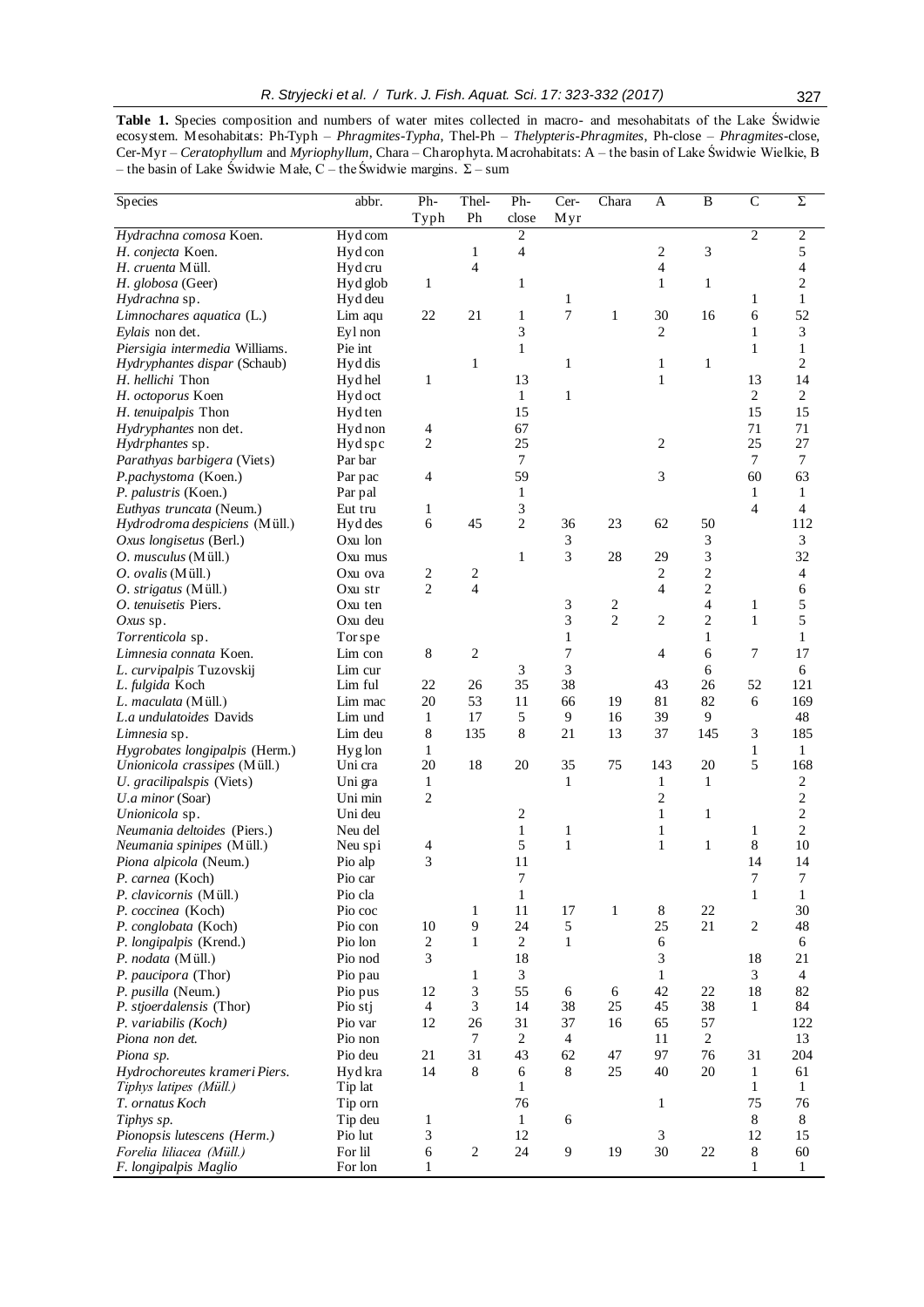## **Table 1.** Continued

| Species                        | abbr.   | Ph-            | Thel-          | Ph-   | Cer-             | Chara | A              | B              | $\mathsf{C}$ | Σ              |
|--------------------------------|---------|----------------|----------------|-------|------------------|-------|----------------|----------------|--------------|----------------|
|                                |         | Typh           | Ph             | close | Myr              |       |                |                |              |                |
| Axonopsis complanata (Müll.)   | Axo com | 3              |                |       |                  |       | 4              |                |              | 4              |
| Brachy poda versicolor (Müll.) | Bra ver | 132            | 129            | 1     | 31               | 88    | 305            | 3              | 73           | 381            |
| Mideopsis orbicularis (Müll.)  | Mid orb | 15             | 1              | 11    | 16               | 20    | 37             | 13             | 13           | 63             |
| Arrenurus batillifer Koen.     | Arr bat | 10             | 7              | 29    | 11               | 1     | 16             | 6              | 36           | 58             |
| A. bicuspidator Berl.          | Arr bic | 6              | 3              | 6     | 37               | 21    | 45             | 27             | 1            | 73             |
| A. bifidicodulus Piers.        | Arr bif | 12             |                | 66    | $\overline{2}$   |       | 12             |                | 68           | 80             |
| A. bisulcicodulus Piers.       | Arr bis |                |                | 11    |                  |       |                |                | 11           | 11             |
| A. bruzelii Koen.              | Arr bru | 2              | 3              | 11    | $\boldsymbol{7}$ |       | 3              | 4              | 16           | 23             |
| A. buccinator (Müll.)          | Arr buc | $\overline{4}$ |                | 20    | 8                |       | 3              |                | 29           | 32             |
| A. crassicaudatus Kram.        | Arr cra |                |                | 1     |                  |       |                | 1              |              | 1              |
| A. cuspidator (Müll.)          | Arr cus | 5              |                | 8     |                  |       | 6              | 1              | 6            | 13             |
| A. fimbriatus Koen.            | Arr fim |                | $\overline{c}$ | 6     |                  |       | $\overline{c}$ |                | 6            | 8              |
| A. globator (Müll.)            | Arr glo | 25             | 70             | 65    | 70               | 16    | 103            | 97             | 46           | 246            |
| A. inexploratus Viets          | Arr ine | 12             |                | 41    |                  |       | 10             |                | 43           | 53             |
| A. integrator $(Müll.)$        | Arr int | 12             | 1              | 39    |                  |       | 10             |                | 42           | 52             |
| A. latus Barr. et Mon.         | Arr lat | $\overline{4}$ | $\overline{2}$ | 78    | 31               |       | 56             | 20             | 39           | 115            |
| A. maculator (Müll.)           | Arr mac | $\overline{c}$ |                | 30    | 3                |       |                | 6              | 29           | 35             |
| A. mediorotundatus Thor        | Arr med |                |                | 1     |                  |       |                |                | 1            | 1              |
| A. perforatus George           | Arr per | 8              |                | 5     | 69               | 93    | 137            | 34             | 4            | 175            |
| A. radiatus Piers.             | Arr rad |                |                | 1     |                  |       |                |                | 1            | $\mathbf{1}$   |
| A. sinuator (Müll.)            | Arr sin | 3              | 3              | 24    | 17               | 2     | 14             | 15             | 20           | 49             |
| A. tetracy phus Piers.         | Arr tet |                |                |       | $\overline{c}$   |       |                | $\overline{c}$ |              | $\overline{2}$ |
| A. tricuspidator (Müll.)       | Arr tri | 2              | 50             |       | 19               | 8     | 66             | 13             |              | 79             |
| A. truncatellus (Müll.)        | Arr tru | $\overline{c}$ |                | 19    |                  |       |                |                | 21           | 21             |
| A. virens Neum.                | Arr vir |                |                | 3     |                  |       |                |                | 3            | 3              |
| Arrenurus non det.             | Arr non | 1              | 1              | 5     |                  | 1     | 3              |                | 5            | $\,$ 8 $\,$    |
| Arrenurus sp.                  | Arr deu |                | 1              | 5     | 5                | 18    | 19             | $\overline{2}$ | 8            | 29             |
| Number of specimens            |         | 484            | 694            | 1124  | 762              | 587   | 1726           | 909            | 1016         | 3651           |
| Number of species              |         | 46             | 32             | 59    | 38               | 22    | 49             | 39             | 53           | 73             |
| Shannon index                  |         | 1.02           | 1.61           | 1.63  | 1.35             | 0.99  | 1.37           | 1.55           | 1.49         | 1.58           |



found only in this mesohabitat (Table 1). Group 2, located around the Thel-Ph and Ph-Typh vectors, indicates a relationship between the species grouped here and these two mesohabitats, but only the relationship with Thel-Ph is statistically significant. Group 3, located around the Chara and Cer-Myr vectors, groups together species associated with elodeids. The species most correlated with the Chara and Cer-Myr mesohabitats were *Oxus musculus*  (96.8% of the population of this species was caught in elodeids), *O. tenuisetis* (all individuals were caught in the Chara and Cer-Myr mesohabitats) and *Arrenurus perforatus* (92.6% of the population was caught in

elodeids) (Table1).

## **Discussion**

Over 200 water mite species have been recorded in the contemporary fauna of Polish lakes, of which about 50 can be included among specifically lake forms, i.e. those which do not occur or are encountered only sporadically and in small numbers outside of lake environments (Biesiadka, 1987, 2008). The number of water mite species caught in individual lakes of Poland is highly varied; from 3 to 96 species have been found in the lakes that have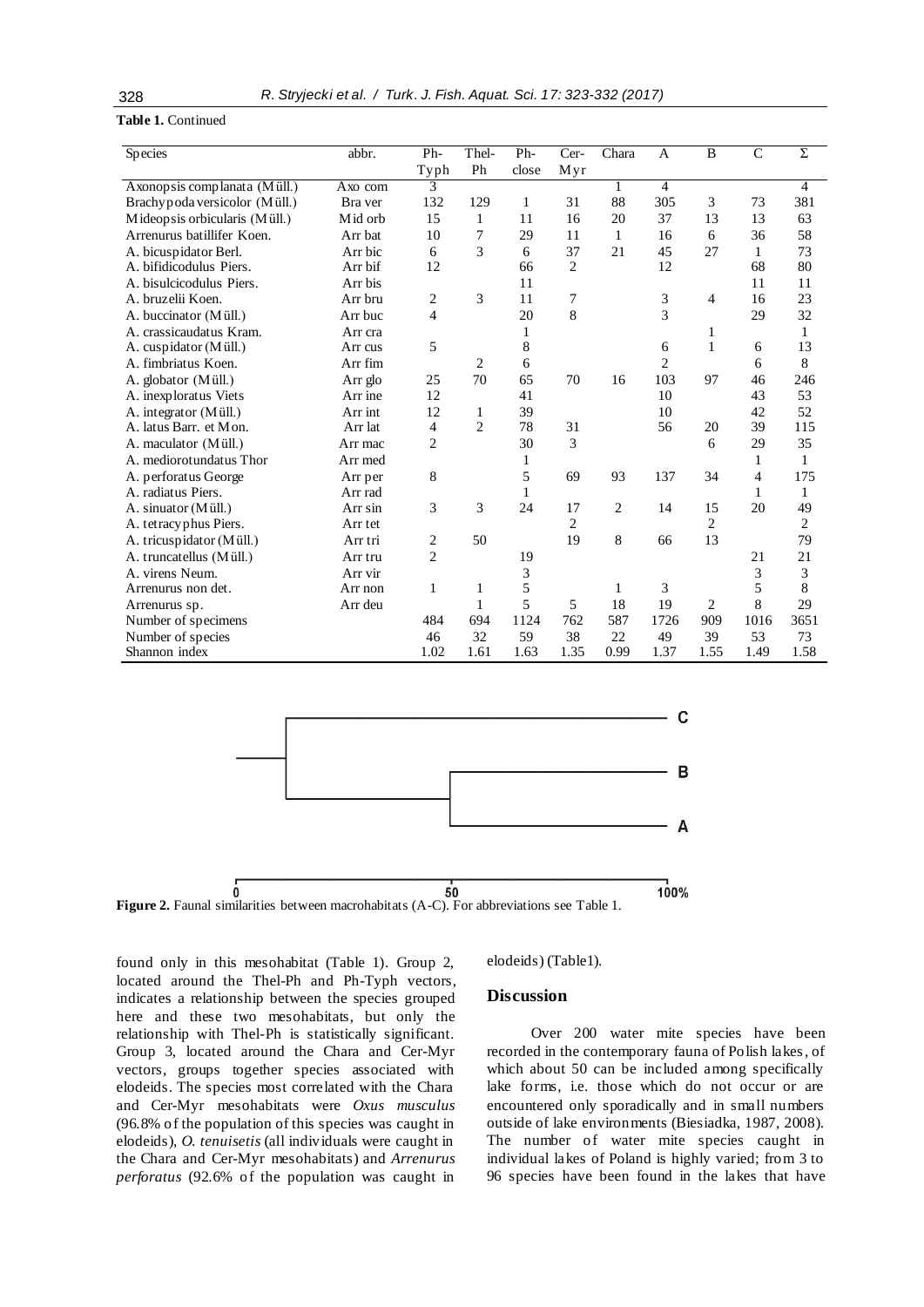

**Figure 3.** Percentage share of synecological groups in the macrohabitats investigated in the Świdwie Reserve. A-C – macrohabitats (see Table 1), Total – the total material collected,  $1-4$  – synecological groups  $(1 - t$ yrphobionts and tyrphophiles, 2 – vernal astatic water body 580 species, 3 – small water body species, 4 – lake species).



**Figure 4.** Faunal similarities between mesohabitats. For abbreviations see Table I.

been studied thus far (Pieczyński, 1976; Biesiadka, 1980, 1987, 2003; Kowalik, 1978; Zawal, 1992, 2007; Cichocka and Biesiadka, 1994; Cichocka, 2000, 2005; Stryjecki, 2012; Zawal *et al*., 2013). In other regions of Europe, the number of species caught in lakes has ranged from 4 to 56 (Viets, 1979; Davids *et al*., 1994; Bagge, 1999; Di Sabatino *et al*., 2004; Baker *et al*., 2008). A large number of species is usually recorded in large, deep lakes in which all zones – littoral, sublittoral and profundal – are well developed, enabling the development of rich and diverse Hydrachnidia (Kowalik, 1978; Cichocka and Biesiadka, 1994; Biesiadka, 2003). Lake Świdwie Wielkie is small and shallow, and the basin of Lake Świdwie Małe is even smaller and shallower. Considering the small surface area of the lakes studied and the lack of deep-water habitats, the 46 species noted in Lake Świdwie Wielkie and 36 in Lake Świdwie Małe (for a combined total of 54 in the two basins of Lake Świdwie) should be regarded as rather high numbers.

Lake Świdwie W ielkie (macrohabitat A) and

Lake Świdwie Małe (macrohabitat B) were grouped in one cluster, whereas the fauna of the water bodies of the lake margins (macrohabitat C) was clearly distinct from that of the lakes. The faunal similarity between the two basins of the lake is obvious, as these are water bodies of the same type, situated close together, historically originating in one water body (Jasnowski and Jasnowska, 1960). The faunal distinctiveness of the assemblages of water mites inhabiting the margins of the Reserve is a consequence of the completely different limnological character of the habitats there (small pools with welldeveloped astatic zones) and the resulting distinct character of the fauna inhabiting them. The high similarity of the fauna of the two lake basins and the marked faunal distinctiveness of the Hydrachnidia assemblages in the lake margins indicates that despite the direct proximity of the two main types of habitat, i.e. lakes and small pools in the lake margins, there was little migration of water mites between these types of water body (directly, through periodic water flow between them, or indirectly, as larvae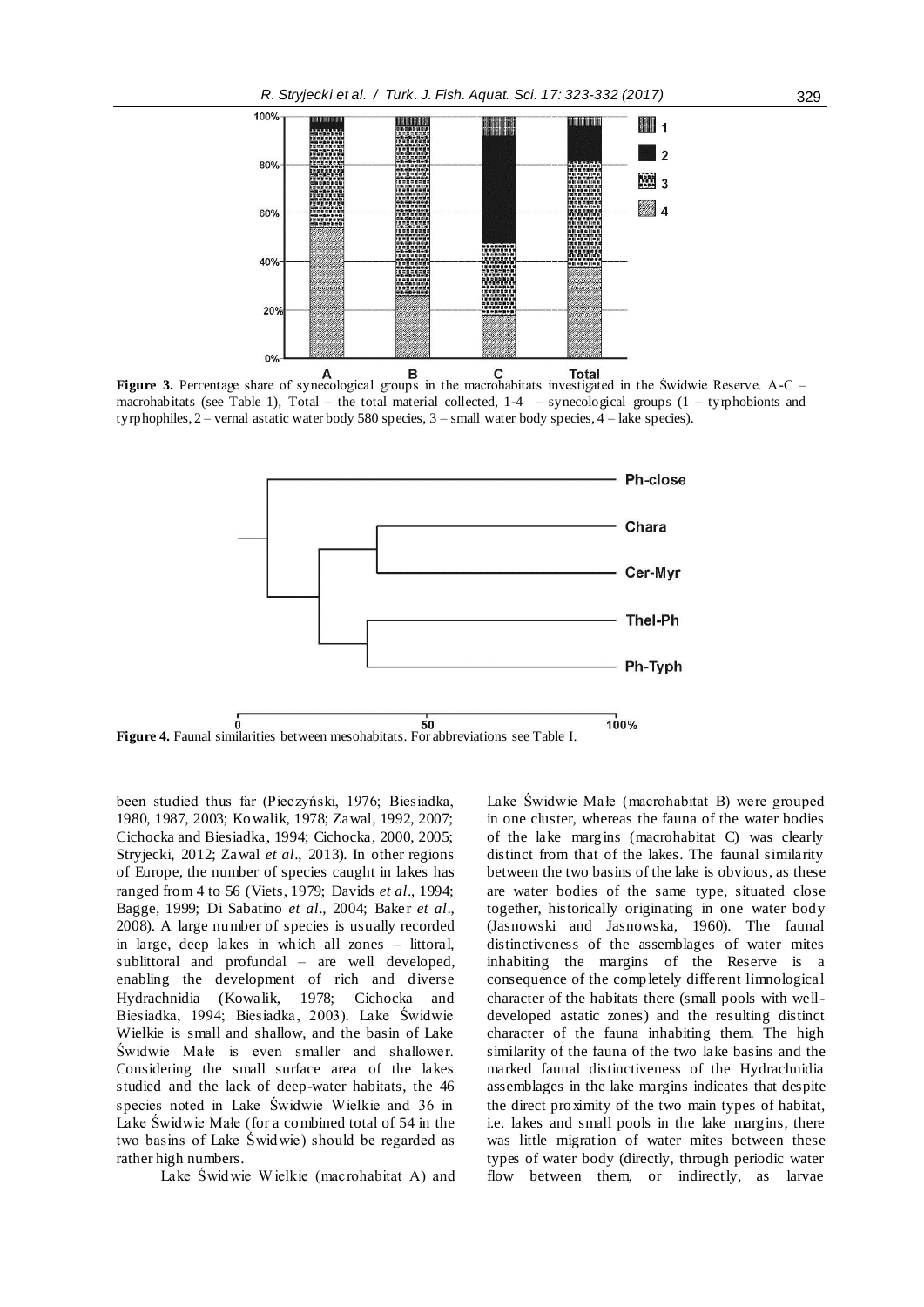

**Figure 5.** CCA diagram displaying the relationship between the composition of water mite taxa and different types of mesohabitats.

parasitizing aquatic insects). Thus the composition of the Hydrachnidia assemblages in the various macrohabitats of the Świdwie Reserve was determined by the character of the water body, while the influence of the surroundings (the presence of other types of water body) was negligible.

Water mites are very important as bioindicators, and the species composition of communities inhabiting lakes depends on their trophic state. According to Biesiadka and Kowalik (1991), three groups of indicators can be distinguished: mesotrophic, moderately eutrophic, and dystrophic. One indicator of mesotrophy, six indicators of moderate eutrophyand two indicators of dystrophy were noted in the fauna of the Reserve. The clear dominance of indicator species of moderate eutrophy over indicators of mesotrophy does not necessarily indicate unfavourable changes in Lake Świdwie towards increasing trophic state. Indicator species of mesotrophy are hemi-stenothermal or cold stenothermal species inhabiting the sublittoral and profundal zones (Biesiadka and Kowalik, 1991). Both lake basins – Świdwie Wielkie and Świdwie Małe – are small and very shallow. The lack of welldeveloped sublittoral and profundal zones in lake basins of Świdwie W ielkie and Świdwie Małe eliminates many deep-water species of water mites associated with these zones, including indicators species of mesotrophy.

The most numerous synecological groups in lakes are small water body species and lake species. The proportions between these two groups may vary, but usually sma ll water body species are dominant (Kowalik, 1978; Biesiadka, 1980; Biesiadka and Kowalik, 1991; Zawal, 1992; Cichocka and Biesiadka, 1994; Cichocka, 2000, 2005; Stryjecki, 2012). In the Hydrachnidia of the Świdwie Reserve the most numerous group was that of small water body species, but there was also a large percentage of lake species. The quantitative proportions of each synecological group were clearly linked to the limnological character of each of the water bodies. In Lake Świdwie W ielkie (macrohabitat A), the larger lake, lake species were dominant, while in Lake Świdwie Małe (macrohabitat B), the smaller lake, small water body species were dominant. In the lake margins (macrohabitat C), species associated with vernal astatic water bodies were dominant, which was a consequence of the character of this habitat (the presence of numerous temporary water bodies with well-developed astatic zones). Thus the structure of the Hydrachnidia communities in the various water bodies resulted from the limnological character of the macrohabitats.

To determine the degree of degradation of a water body we can use an indicator based on the ratio of the number of individuals belonging to small water body species to the number of individuals belonging to lake species (Cichocka and Biesiadka, 1994; Cichocka, 2000, 2005). This indicator is related to the trophic state of lakes and their degree of degradation. This indicator has been found to range from 0.15 to 4.8 in different Polish lakes (Cichocka and Biesiadka, 1994; Cichocka, 2000, 2005). The value of this indicator calculated for Lake Świdwie Wielkie indicates a very good ecological status of this water body. In Lake Świdwie Małe this indicator had low value, but this does not indicate a high trophic state or an advanced degree of degradation, but rather results from the limnological characteristics of this lake basin (a s mall, shallow water body lacking deep-water habitats enabling the development of lake species). The good ecological status of Lake Świdwie Wielkie is not only a consequence of its being protected as a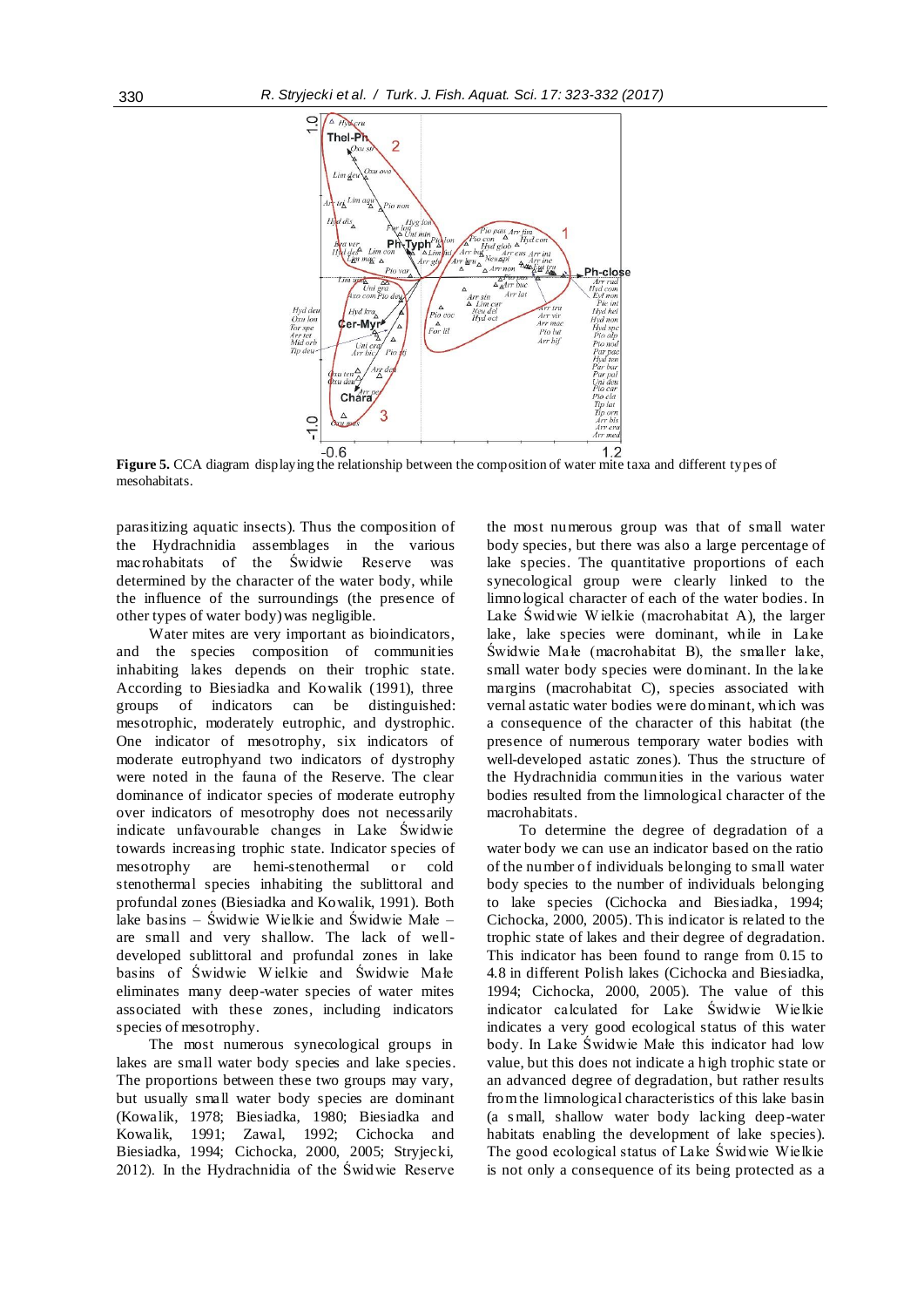reserve. Another small, shallow, overgrown lake, Lake Drążynek, is also protected as a reserve, but it is highly eutrophic and its fauna is very clearly dominated by small water body species (Zawal, 1992). In both Lake Świdwie Wielkie and Lake Drążynek the process of overgrowth is observed, but Lake Drążynek is at a much more advanced stage of succession, which is evidenced by analysis of its bottom sediments and of its Hydrachnidia (Zawal, 1992; Konieczna and Kowalewski, 2009). Thus the considerable share of lake species in Lake Świdwie Wielkie may be due to a less advanced state of successional changes and the preservation of a more lacustrine character than in the case of Lake Drążynek, which in terms of its habitats and fauna is becoming similar to small eutrophic water bodies. Lake Świdwie Wielkie, due to the taxonomic composition of its fauna, the quantitative proportions of synecological groups, the high variation in mesohabitats, its good ecological status, its stage of succession and the negligible degree of human impact, can be regarded as a reference for this type of water body (shallow lakes). Comparison of the fauna of other shallow lakes with the fauna of Lake Świdwie W ielkie may provide information on the scale and direction of changes taking place in such lakes.

The littoral is the zone of the lake with the greatest diversity of Hydrachnidia and the species composition in the littoral is influenced by the spatial arrangement of habitats (Pieczyński, 1976; Biesiadka and Kowalik, 1991). Thus it is expedient to determine assemblages of species inhabiting particular mesohabitats present in the littoral zone. Two clusters stand out in the faunal similarity between the mesohabitats of the Świdwie Reserve. The first cluster comprises elodeid habitats. The similarity between the fauna of the elodeid mesohabitats can also be seen in the CCA diagram. Despite the different plant species making up these mesohabitats (the Charophyta community and that of *Ceratophyllum* and *Myriophyllum*), the fauna inhabiting those two mesohabitats was very similar. Thus the primary factor grouping the fauna was the presence of underwater meadows with macrophytes, while the specific plant species in the meadows was a secondary factor. The second cluster comprises two habitats within the rushes – *Thelypteris-Phragmites* and *Phragmites-Typha*. As in the case of the underwater meadows, the similarity between the fauna inhabiting mesohabitats Thel-Ph and Ph-Typh was the result of the similar structure of these mesohabitats, i.e. the presence of rushes.

The Hydrachnidia of the *Phragmites*-Close mesohabitat (Ph-Close) was markedly distinct from other mesohabitats. The faunal distinctness of the Ph-Close mesohabitat is a consequence of the completely different habitat conditions prevailing there. Because some of the water bodies within the Ph-Close mesohabitat were temporary, a characteristic

component of the fauna caught here were species of the genera *Hydryphantes*, *Parathyas* and *Tiphys*, associated with astatic water bodies (Smit and van der Hammen, 2000; Di Sabatino *et al*., 2010; Gerecke *et al.*, 2016). In this mesohabitat the most individuals and the most species were caught and species diversity index was the highest. The large number of species and individuals and the high biodiversity noted in the Ph-Close mesohabitat confirm the observations of other authors that habitats with welldeveloped astatic zones are frequently inhabited by diverse and often distinctive fauna, differing from that found in other habitats (Biesiadka, 1980; Zawal, 1992; Cichocka and Biesiadka, 1994; Biesiadka, 2003).

## **References**

- Armitage, P.D. and Prado, I. 1995. Impact assessment of regulation at the reach level using macroinvertebrate information from mesohabitats. Regulated Rivers :<br>Research and Maganement 10: 147-158. and Maganement DOI: 10.1002/rrr.3450100210
- Bacieczko, W. and Kowalski, W. 1993. Water plants and macrophytes in faunastic sanctuary of Świdwie lake near Szczecin. Zeszyty Naukowe Akademii Rolniczej w Szczecinie, 155: 126-142. (in Polish)
- Bagge, P. 1999. Water mites of small boreal forest lakes (Central Finland). In: J. Bruin, L.P.S van der Geest and M.W. Sabelis (Eds), Ecology and Evolution of the Acari. Kluwer Academic Publishers, Dordrecht: 483- 489.
- Baker, R.A., Gerecke, R., Pešic, V., Gerecke, R., Stojanovski, S., Hristovski N. and Stojanovski, S. 2008. A comparative analysis of the water mite fauna of three transboundary lakes in the Balkans. Lauterbornia, 62 : 45-51.
- Biesiadka, E. 1980. Water mites (Hydracarina) of the eutrophic lake Zbęchy (Leszno Voiv.). Polish Ecological Studies, 6: 247-262.
- Biesiadka, E. 1987. Endangered species of water mites Hydracarina fauna Polish lakes and the problem of their protection. Chrońmy Przyrodę Ojczystą, 43: 16- 21. (in Polish)
- Biesiadka, E. 2003. Water mites Hydrachnidia of Lake Tuczno near Międzychód. Przegląd Przyrodniczy, 14: 71-84. (in Polish)
- Biesiadka, E. 2008. Water mites (Hydrachnidia). In: W. Bogdanowicz, E. Chudzicka, I. Pilipiuk and E. Skibińska (Eds), Fauna of Poland – charakteristics and checklist of species. Muzeum i Instytut Zoologii PAN, Warszawa: 149-219.
- Biesiadka, E. and Kowalik, W. 1991. Water mites (Hydracarina) as indicators of trophy and pollution in lakes. In: F. Dusbábek and V. Bukwa (Eds), Modern Acarology 1. – Academia Prague, Prague: 475-481.
- Cichocka, M. 1998. Water mites (Hydracarina) of the peatbogs in Mazurian Lakeland. Faunistical and ecological study. Studia i Materiały WSP w Olsztynie, 133: 1-128. (in Polish)
- Cichocka, M. 2000. Water mites (Hydracarina) of strongly eutrophic lakes in the Olsztyn Lake District. In: S. Ignatowicz (Ed.), Akarologia polska u progu XXI wieku. Materiały z XXVI Sympozjum